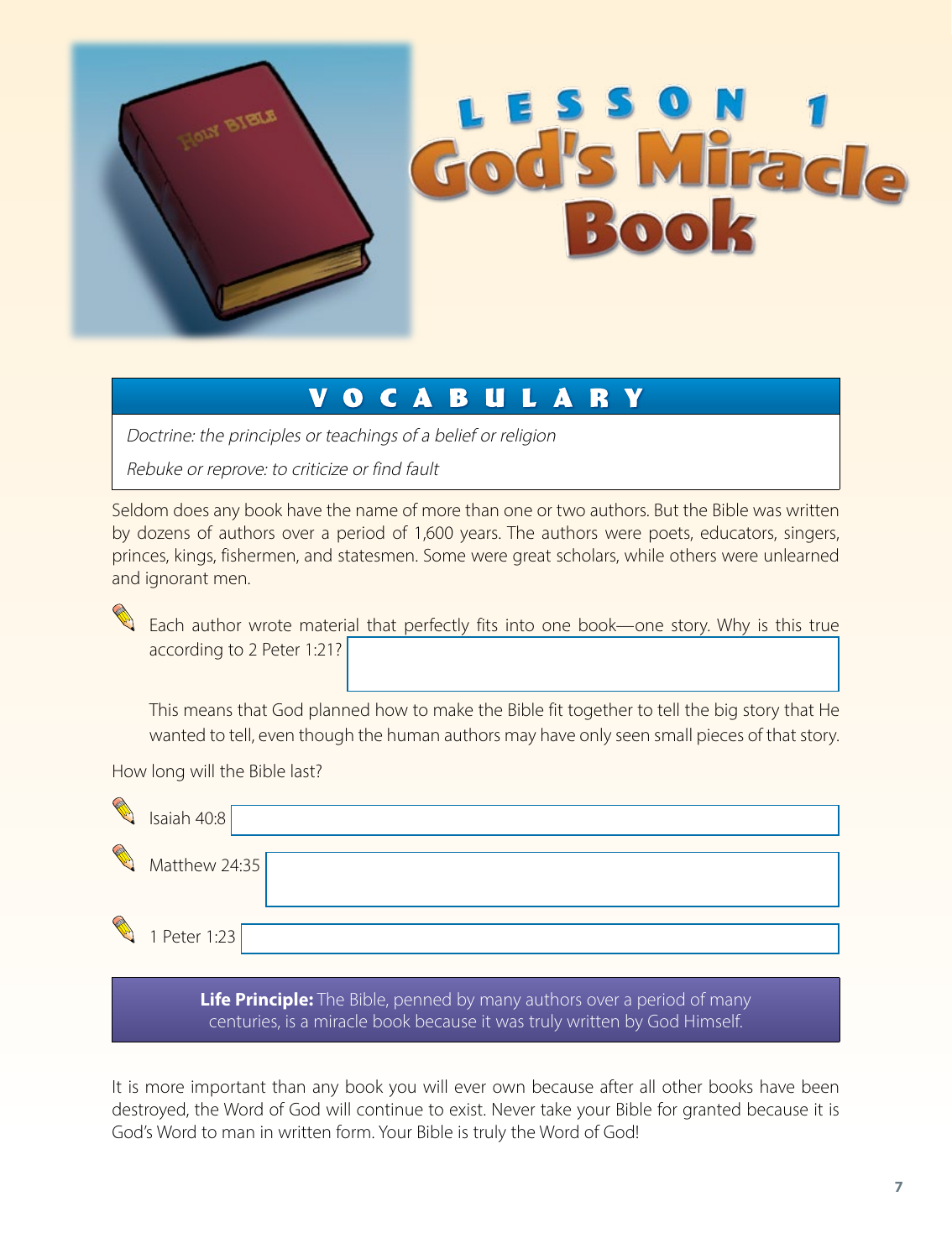## **Who Teaches Our Hearts?**

Since the Bible is God's Word, it needs to be in the center of our lives. Its teachings are more important than anything else we will ever learn.



As we read and study the Bible, who is it that teaches our hearts the truths of the Bible? See John 14:26.

Read 1 Corinthians 2:10–13 to learn more about the Holy Spirit. Find the answers to the following questions:

How do we learn the things of God?

Where does the Holy Spirit live?

Can any man know or understand the things of God without the Holy Spirit?

How do we receive the Holy Spirit? See Romans 8:9 and 1 Corinthians 3:16.

## **The Purposes Of God's Word**

 $\Box$  The Bible contains precisely the things God wants us to know in exactly the words He wanted to say. What was God's primary purpose in giving us the Bible? See John 20:30–31.

Read 2 Timothy 3:15–17. List below some of God's purposes for His Word in your own life.

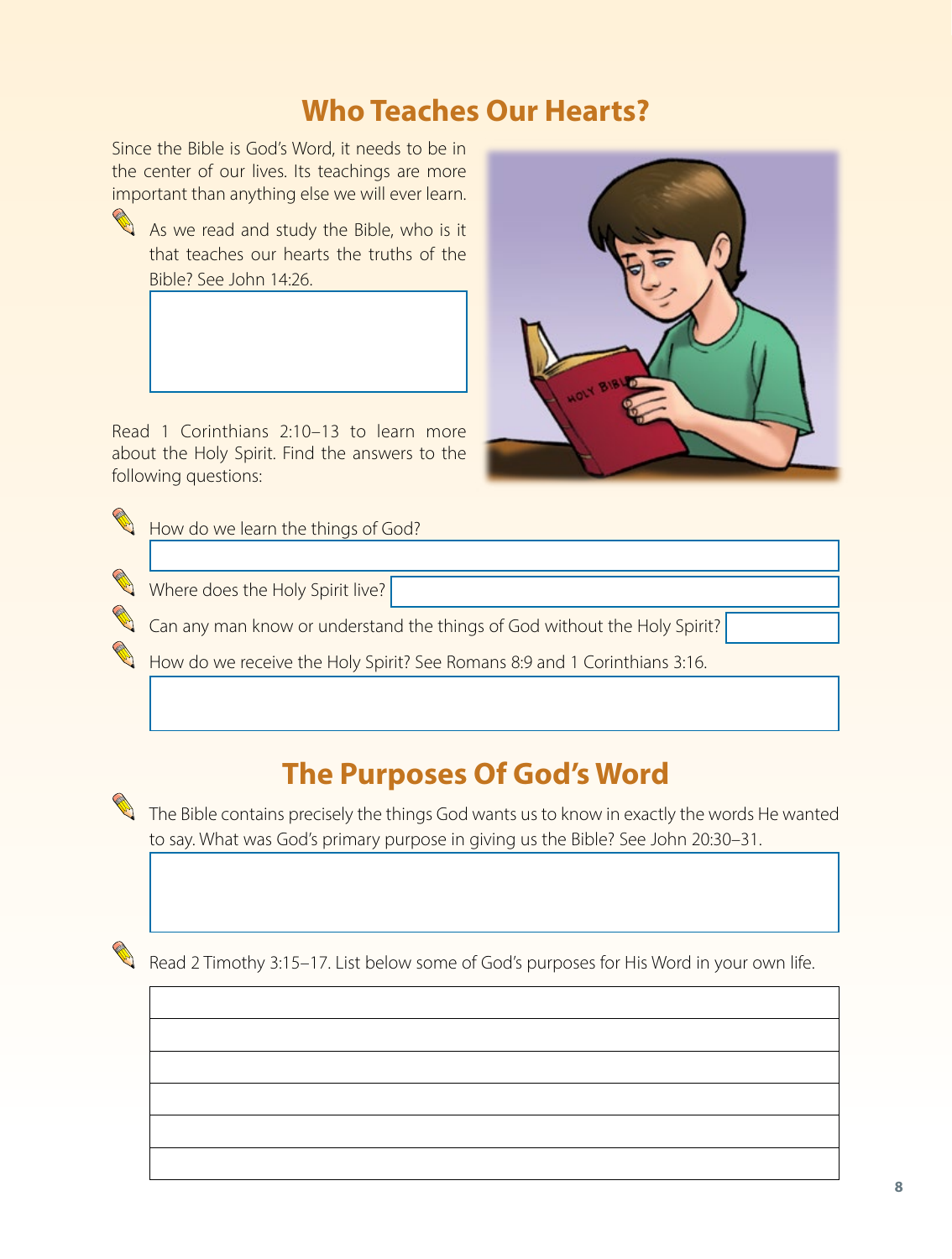

Look at the words "doctrine" and "rebuke" in the vocabulary list and write their meanings below. Always be sure you understand what God is saying.

- Doctrine:
- Rebuke:

## **The Beginning And The End**



We have learned that the Bible is all one story. The last book of the Bible, which is named is like the close of the story that was begun in the first book of the Bible, which is named

Revelation tells the final story of some of the same things that were first told about in Genesis. Find the final story in the following examples:

Genesis 1:1 says that God created the heavens and the earth in the beginning. Revelation 21:1 says there will be a



Genesis 1:5 says that God called the darkness "night." Revelation 21:25 says that

Genesis 1:16 says that God made two great lights (the sun and the moon). Revelation 21:23 says that there will be no need for the  $\vert$  or the  $\vert$  because the  $\vert$  will be our light.



Genesis 2:17 says that if Adam ate of the Tree of the Knowledge of Good and Evil, he would surely die. Revelation 21:4 says that there will be no more

Genesis 3:16 says that He would greatly increase the woman's pains. Revelation 21:4 says that there will be no more